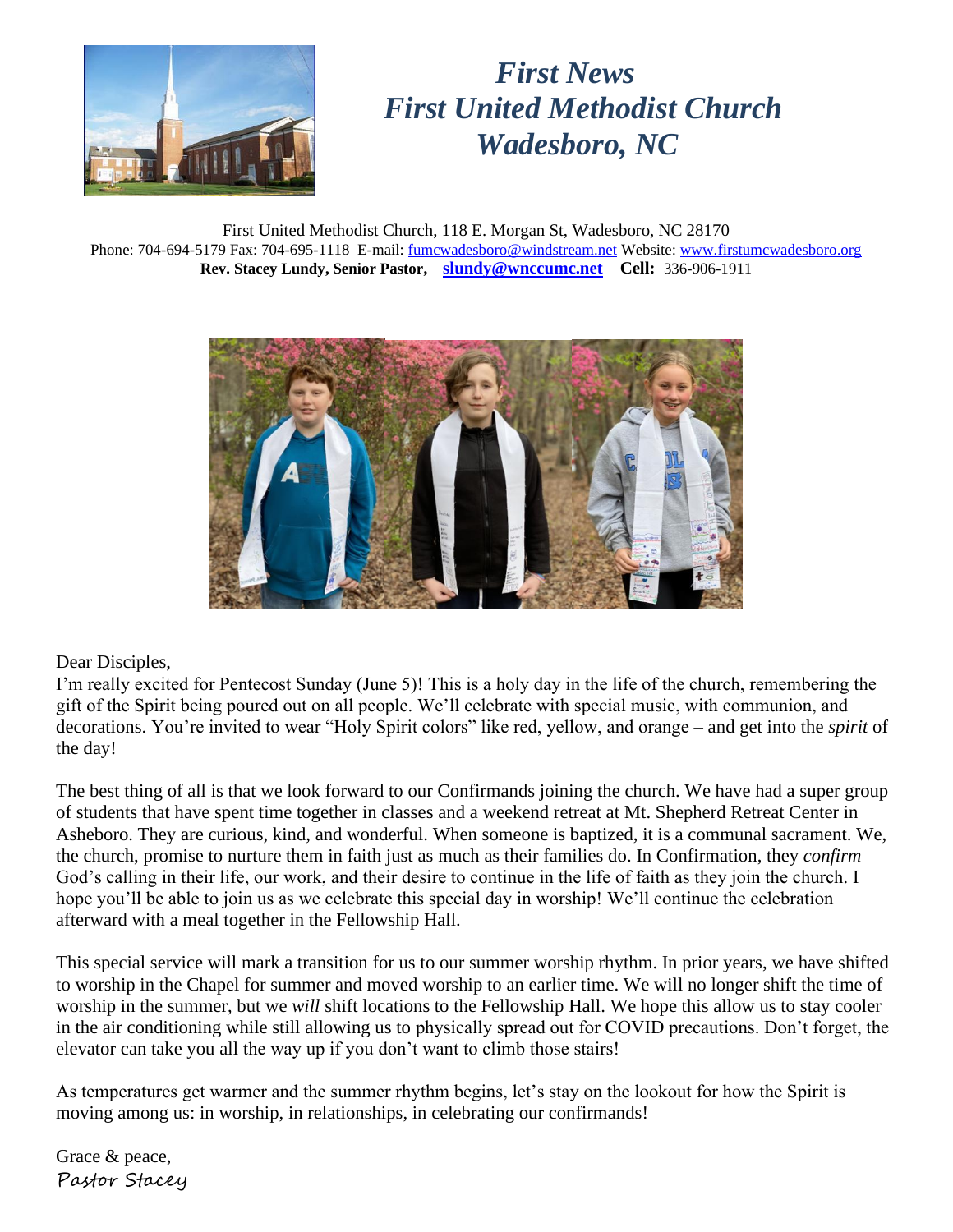#### *Lectionary Readings*

 *May 22 May 29 Acts 16:9-15; Ps 67 Acts 16:16-34; Ps 97; Rev 21:10, 22-22:5; John 14:23-29 Rev 22:12-14, 16-17, 20-21; John 17:20-26*

 *The Lectionary readings are for each Sunday of the church year, and for special days. They provide a systematic way of reading the Bible and to aid you in your daily devotional time.*

#### **Upcoming Opportunities**

 **Sunday, May 22** 9:30 Sunday School 11:00 Worship **Monday, May 23** Office Open **Tuesday, May 24** Office Open **Wednesday, May 25** 6:30 Handbells7:30 Choir Office Open **Thursday, May 26** Office Open **Sunday, May 29-Ascension Sunday \*Doughnuts & coffee available before charge-wide service at 11:00\*** 9:30 Sunday School

11:00 Worship **Monday, May 30 – Memorial Day** Office Closed **Tuesday, May 31** Office Open **Wednesday, June 1** Office Closed **Thursday, June 2** 8:00-9:00 Mobile Food Pantry (Forestville UMC) Office Open **Friday, June 3** Office Open

#### **Other Special Announcements…...**

+Beginning June 12, worship will be held in the fellowship hall.

+UMW will hold their last meeting for the year, June 6.

+No Leadership Council in June.

+Annual conference, June 16-19, at Lake Junaluska.

+Scholarship Applications are available from the church office or at fumcwadesboro.org and are due back to

[fumcwadesboro@windstream.net](mailto:fumcwadesboro@windstream.net) or via mail by Monday, June 13.



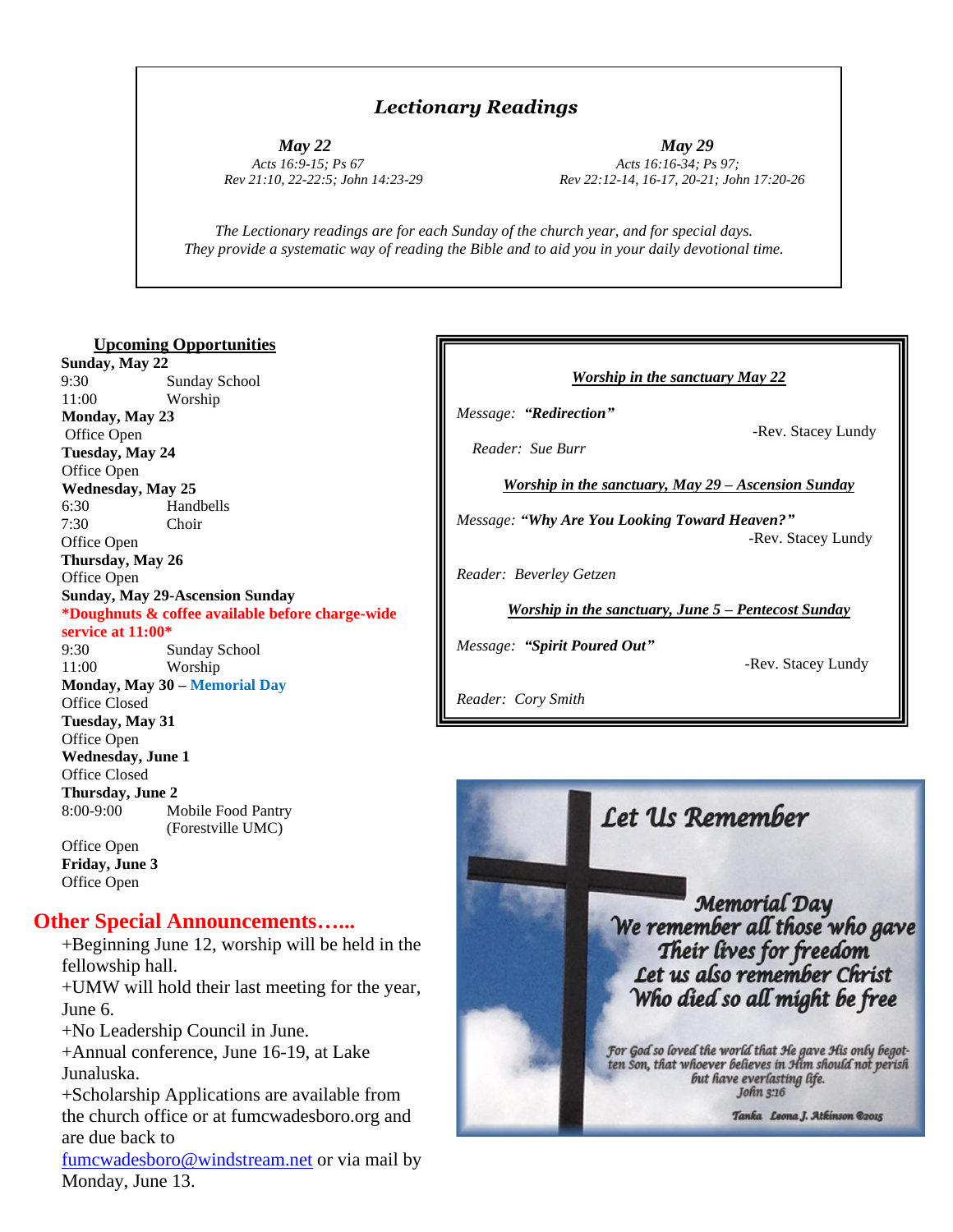# *Meanwhile at the parsonage…………….*

The parsonage deck has been expertly built, stained, and covered with a new roof! Pastor Stacey & Kevin are already enjoying this excellent outdoor space!



# *Reaching out to the community………….*

To celebrate the end of the school year and honor teachers and staff at Wadesboro Elementary (our partner school!), United Methodist Women gave each staff member a gift certificate to the Speckled Paw



### *Reminders....*

+The **Flower Calendar for 2022** is posted on the bulletin board in the education hall, across from the pastor's study. Please sign up for any open Sundays as soon as possible to secure the date you wish.

+Also, the **Money Steward schedule** is posted on the same bulletin board.

+**The deadline for information for the bi-weekly newsletter is Tuesday before noon of that week.** 

Thankfully the number of Covid cases has decreased in Anson County and across  $\&$  Selene Hardison North Carolina. In many places, masks are now "optional". While in Sunday School **June:** Corrine Nicholson & Peggy Pinkston or Worship, please do as you feel comfortable in wearing or not wearing masks.  $\cdot$  Fig you must be out, please remember to However, we still need to remember those that have compromised immune systems  $\cdot$  get someone to take your place! (Cancer patients, transplant recipients, heart patients, and others), especially when we are "visiting" with each other before, during, and after church events. ------------------------------<sup>-</sup>Thank you!

**COVID Update** Money Stewards for May: Jeff Crawford

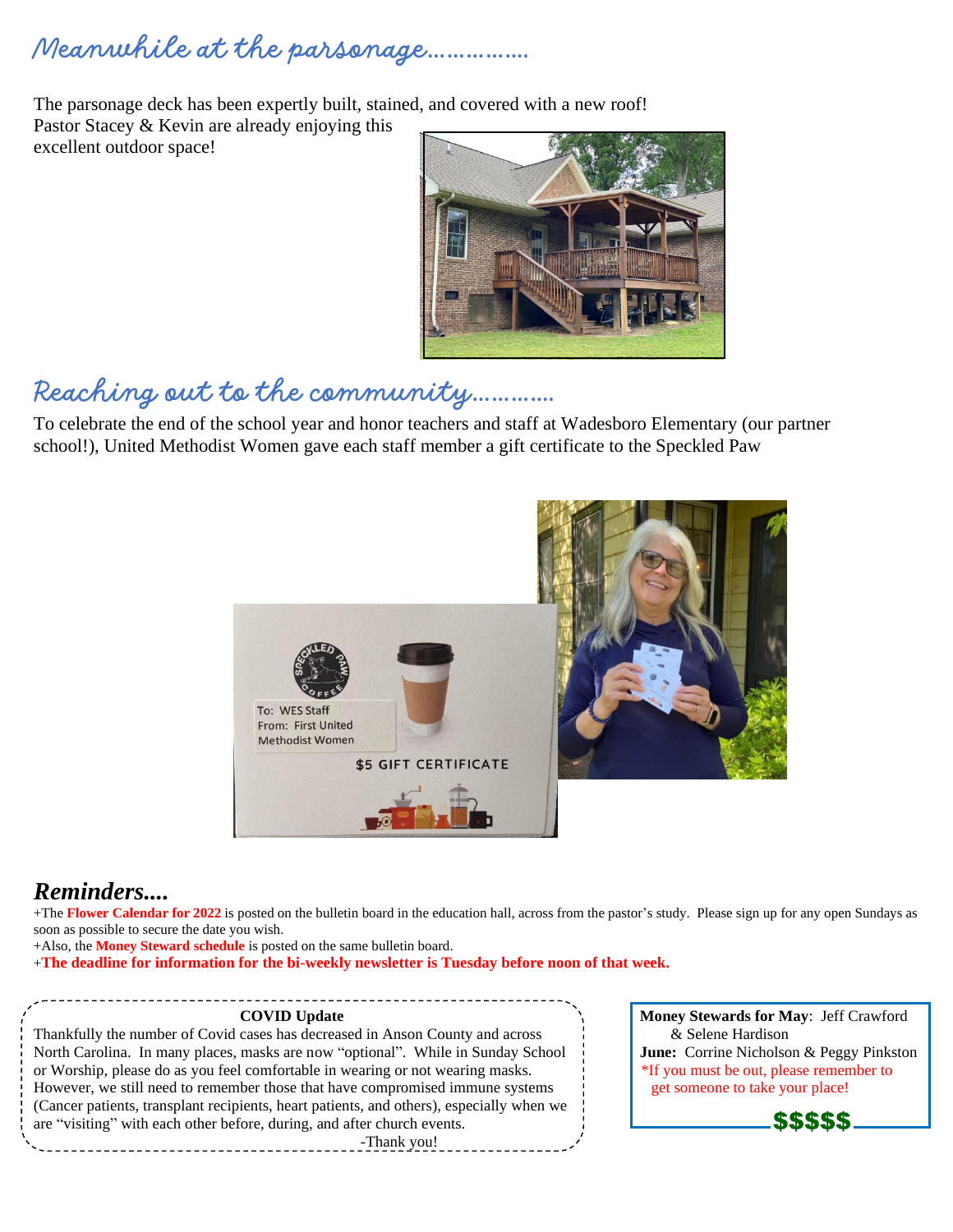## *Prayer List*

*Please help keep the prayer list up to date by letting the office know of any additions or deletions that should be made.*

Lula Ann Davis Lib Huntley Nancy Huntley Ruth Hickman Catherine Wright Judy Kalish Charles Runkle – David Runkle's brother Linda Herold-Krista's mother Dustin Morton-Elizabeth Presson's brother-in-law Lillie Morton-Paulette Ridley's friend Donna Schindler – Pat Frost's sister Betty Martin – Patsy Brasington's sister Roy Lee Helms – Selene Hardison's family Jill Gulledge-Leigh Crawford Dawson's friend Harvey Leavitt Linda Humble Keith Marwitz Peggy Pinkston Betty Hardison Gail Clonts & Gloria Prentiss (friends of Paulette Ridley)

Frank Wallace Terry Helms Don Baucom-Ralph Sikes' brother-in-law Lib Tucker (New Hope) Gail Litaker & family in the passing of her mother, Martha **Stacker** Chip Pigg (heart surgery) – friend of Betsy Watts COVID 19 Victims and their families Citizens of the Ukraine

**AND… all whom we name in our hearts!** 

#### **Retirement/Assisted Living /Nursing Homes**

**\***Ray Clayton – **Franklin Manor**, 100 Sunset Dr., Youngsville, NC 27596 **\***Chuck Kiser – **Meadowview,** 123 Anson High School Rd.,Wadesboro **\***Nancy Warren**-Wadesboro Health & Rehab**, 2051 Country Club Rd, Wadesboro, N

#### **Special Update:**

\*Alice Rhinehardt has moved to Dunn, NC. Contact church office if you need her address.

### FUMC FAMILY & EXTENDED FAMILY TRANSITIONS

### *In Remembrance*

Please *keep these families in your prayers*

### *Martha Stacker May 8, 2022*

 Mother of Gail Litaker Grandmother of Emily Privette

### *Joseph Bliss Dugan May 7, 2022*

Grandfather of Lauren Leary

*Chad Joyner* May 5, 2022 Son of former pastor, the late Rev. Dr. Al Joyner and his wife, Gaynelle. \*Service will be held May 22, 2:00 PM, Muir's Chapel UMC in Greensboro\*

## *In Celebration*

*We rejoice with these families in these moments of new beginnings*

### *Weston Luke Smith Born May 10, 2022*

Son of Cory & Alanna Smith